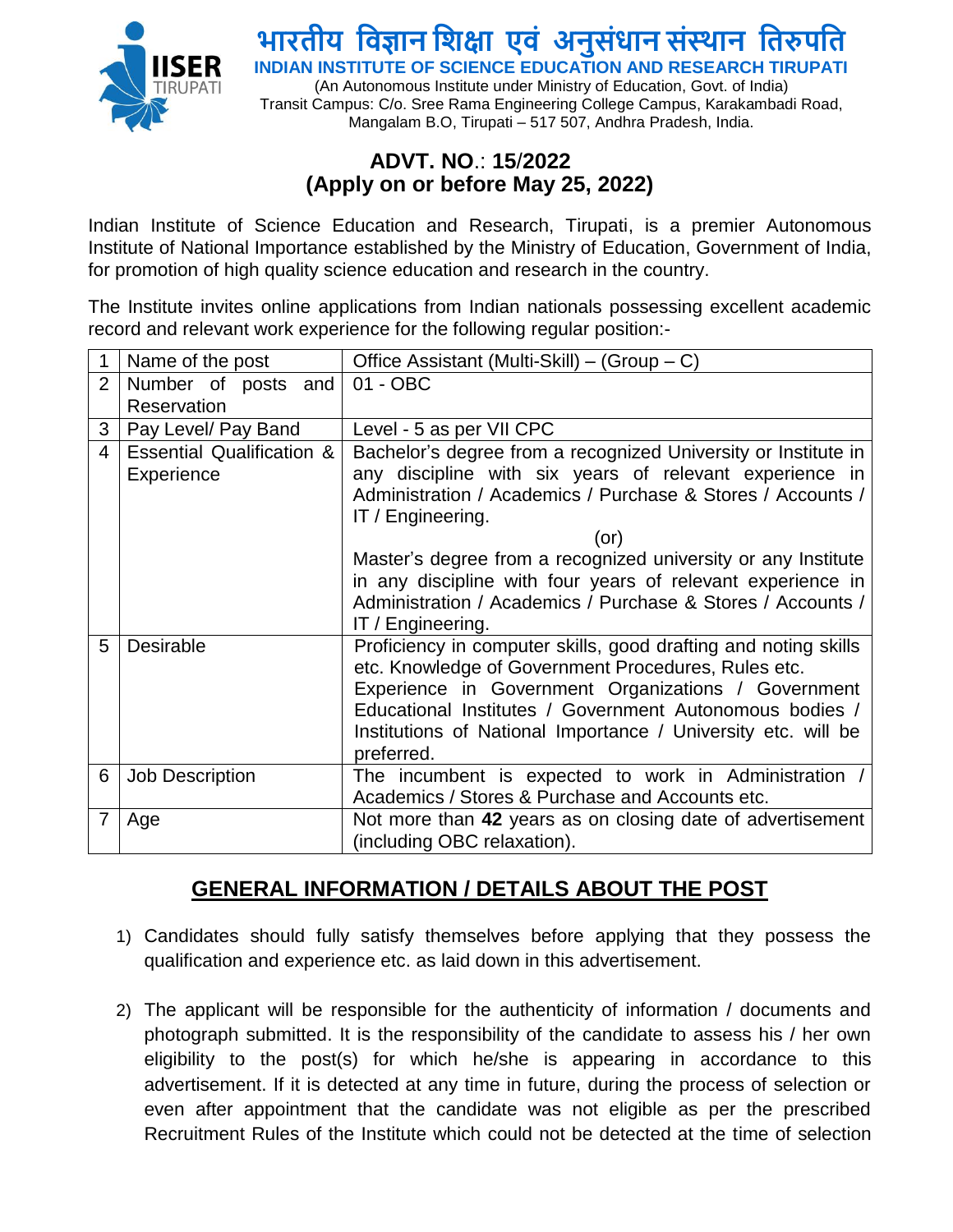

(An Autonomous Institute under Ministry of Education, Govt. of India) Transit Campus: C/o. Sree Rama Engineering College Campus, Karakambadi Road, Mangalam B.O, Tirupati – 517 507, Andhra Pradesh, India.

for whatsoever reason, his/her candidature/appointment shall be liable to be cancelled/terminated immediately.

- 3) The above post is as per the Central Government pay scales and carry allowances like House Rent, Transport and Children's Education as admissible to Central Government employees of the respective pay level posted in Tirupati.
- 4) The post will be covered under New Pension Scheme of Govt. of India and incumbent will be eligible for other benefits like Medical, LTC, etc. as per the Government / Institute norms.
- 5) The qualification prescribed should have been obtained from recognized Universities / Institutions.
- 6) Age relaxation as admissible to Physically Handicapped / Ex-Serviceman applicants shall be considered as per Government of India norms. Such candidates must ensure that they are entitled to relaxation and possess the valid certificates / documents prescribed by GoI in support of their claim.
- 7) Age relaxation for Departmental Candidates shall be as per GoI norms.
- 8) If a candidate indicates in his/her application form for IISER Tirupati that he/she belongs to General Category but subsequently writes to the IISER Tirupati to change his/her category to a reserved one, such request will not be entertained.
- 9) A candidate will be eligible to get the benefit of community reservation only in case the particular caste to which the candidates belongs is included in the list of reserved communities issued by the Central Government.
- 10) Candidates seeking reservation benefits available for the respective categories must ensure that they are entitled to such reservation as per eligibility prescribed in Government of India (GoI) orders and possess the valid certificates in the format prescribed by GoI in support of their claim.
- 11) As the post is reserved for OBC, candidates must ensure that their caste should be in the central list of OBCs and should be in the Non-Creamy Layer Category.
- 12) The caste certificate should specifically indicate that the candidate does not belong to the Persons/Sections (Creamy Layer) mentioned in Column 3 of the Schedule of the Government of India, Department of Personnel and Training O.M.No.36012/22/93- Estt. (SCT) dated 08.09.93 & its subsequent revision through O.M.No.36033/3/2004-Estt.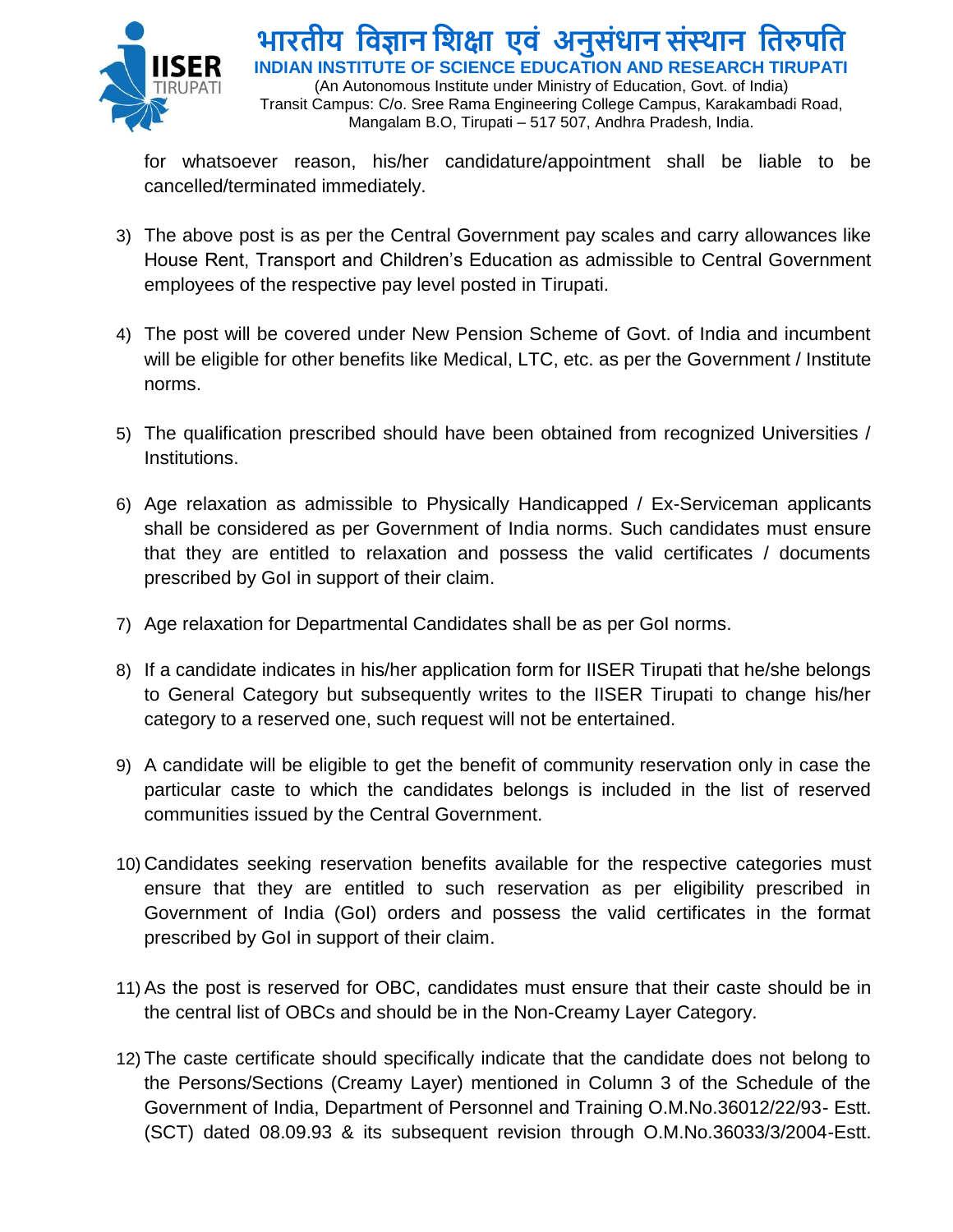

(An Autonomous Institute under Ministry of Education, Govt. of India) Transit Campus: C/o. Sree Rama Engineering College Campus, Karakambadi Road, Mangalam B.O, Tirupati – 517 507, Andhra Pradesh, India.

(Res) dated 09.03.2004, 27.05.2013, 13.09.2017 and further revision if any received till the closing date for ONLINE Registration. The candidate should ensure that he/she belongs to the OBC- Non-Creamy Layer category while applying for the post against this notice. Candidates should upload a valid OBC-NCL certificate in the prescribed format while filling the online application. Further, in addition to the Community Certificate (OBC-NCL), a declaration if required has to be furnished by the candidate during Document Verification, that he/she does not belong to the creamy layer, otherwise, their claim for reserved status (OBC-NCL) will not be entertained. **Certificate should have been issued on or after 30.04.2021.**

- 13) Once a candidate has chosen a reserved category, no request shall be entertained for change to other reserved category viz. SC to ST, ST to SC, OBC to SC/ST or SC/ST to OBC, SC to EWS, EWS to SC, ST to EWS, EWS to ST, OBC to EWS, EWS to OBC (or) any other such requests.
- 14) In case of a candidate unfortunately becoming physically disabled during the course of the recruitment process, the candidate should produce valid document showing him/her acquiring a disability to the extent of 40% or more as defined under The Rights of Persons with Disabilities Act, 2016 to enable him/her to get the benefits of PwBD reservation for posts reserved under PwBD quota.
- 15) Number of posts indicated may increase or decrease as per the Institute requirement.
- 16) The Institute reserves the right to not to fill the post advertised and rejecting any or all of the applications without assigning any reason thereof.
- 17) Age should not exceed the limit as on the closing date for receipt of application.
- 18) Positions may be filled from the applicants from Physically Handicapped Category (Persons with disabilities) if found suitable, even if the post is not reserved under PwD category. Therefore, PwD candidates are encouraged to apply.
- 19) IISER Tirupati strives to have a workforce which reflects gender balance and women candidates are encouraged to apply.
- 20) Application from the candidates working in Government Departments, Public Sector Undertakings and Government Funded Research Agencies must be **sent through proper channel and with a clear certificate that the applicant (if selected) will be relieved within one month of receipt of appointment order along with Vigilance Clearance Certificate.** However, online application may be submitted before the last date as an advance copy. **Candidates who have not applied through proper channel, they must mandatorily submit NoC at the time of appearing for Written Examination/Interview, failing which the candidate will not be allowed for Written Examination/Interview.**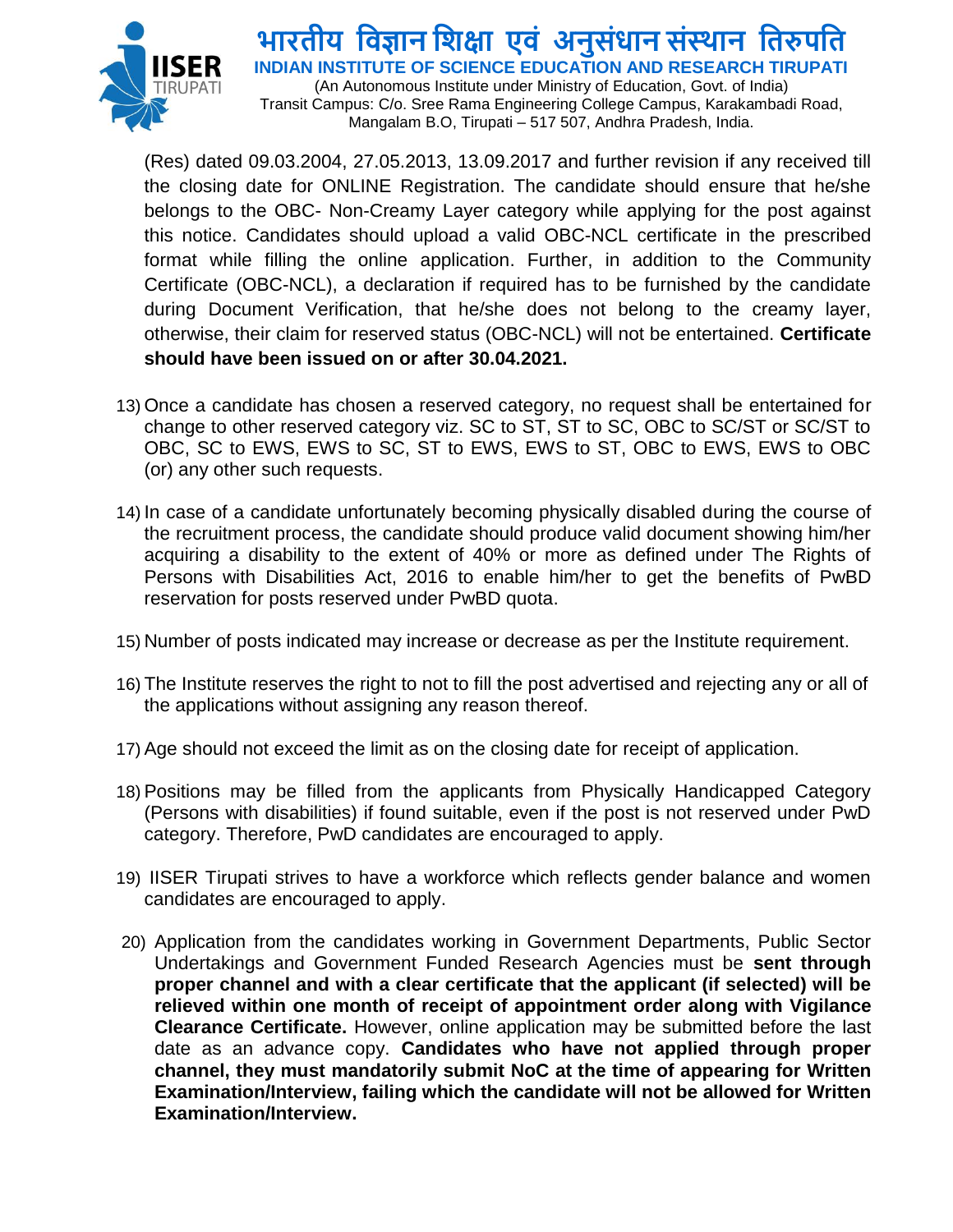

(An Autonomous Institute under Ministry of Education, Govt. of India) Transit Campus: C/o. Sree Rama Engineering College Campus, Karakambadi Road, Mangalam B.O, Tirupati – 517 507, Andhra Pradesh, India.

- 21) The prescribed Essential Qualifications / Experience indicated are bare minimum and mere possession of same will not entitle the candidates to be called for interview / selection process. Where the number of applications received in response to an advertisement is large, it may not be convenient or possible to call all the candidates. The Institute may restrict the number of candidates to be called for written exam / skill test / interview to a reasonable limit, on the basis of qualifications and experience higher than that of the minimum prescribed in the advertisement. The candidates should, therefore, furnish full details of qualifications and experience possessed in the relevant fields, over and above the minimum prescribed. Documentary evidences of qualification and experience will be verified during the selection process. Any discrepancy found in documents of candidates will lead to cancellation of their candidature.
- 22) A duly constituted Screening Committee will adopt screening criteria for short-listing the candidates. The Institute, at its discretion, may restrict the number of Candidates to a reasonable limit by any or more of the following methods as decided by a duly constituted Screening Committee:
	- a. on the basis of either qualifications or experience higher than the minimum prescribed in the advertisement; or
	- b. on the basis of experience in the relevant field; or
	- c. by counting experience before or after the acquisition of essential qualifications.

The candidate should therefore, mention in the application all the qualifications and experiences in the relevant area over and above the minimum prescribed qualification, supported with documents. It is the responsibility of the candidate to check his eligibility before applying.

- 23) Age, Qualifications and Experience will be reckoned as on the last date of receipt of applications. Legible scanned copies of all certificates must be uploaded with the application. Candidates in Central Government service seeking age relaxation have to upload their service certificate indicating date of birth and length of service.
- 24) Decision of the Institute in all matter relating to the eligibility of the candidate, screening / Skill / Written test and selection would be final and binding on all the candidates.
- 25) The appointment of the selected candidates will be subject to their being found medically fit as per the requirements of the Institute.
- 26) The Institute shall verify the antecedents or documents submitted by a candidate at any time, at the time of appointment or during the tenure of the services. In case, it is detected that the documents submitted by the candidates are fake or the candidate has doubtful /unacceptable antecedents /background and has suppressed the said information, then his / her services shall be terminated forthwith and in addition, legal action may be initiated against such candidates / employees as per law.